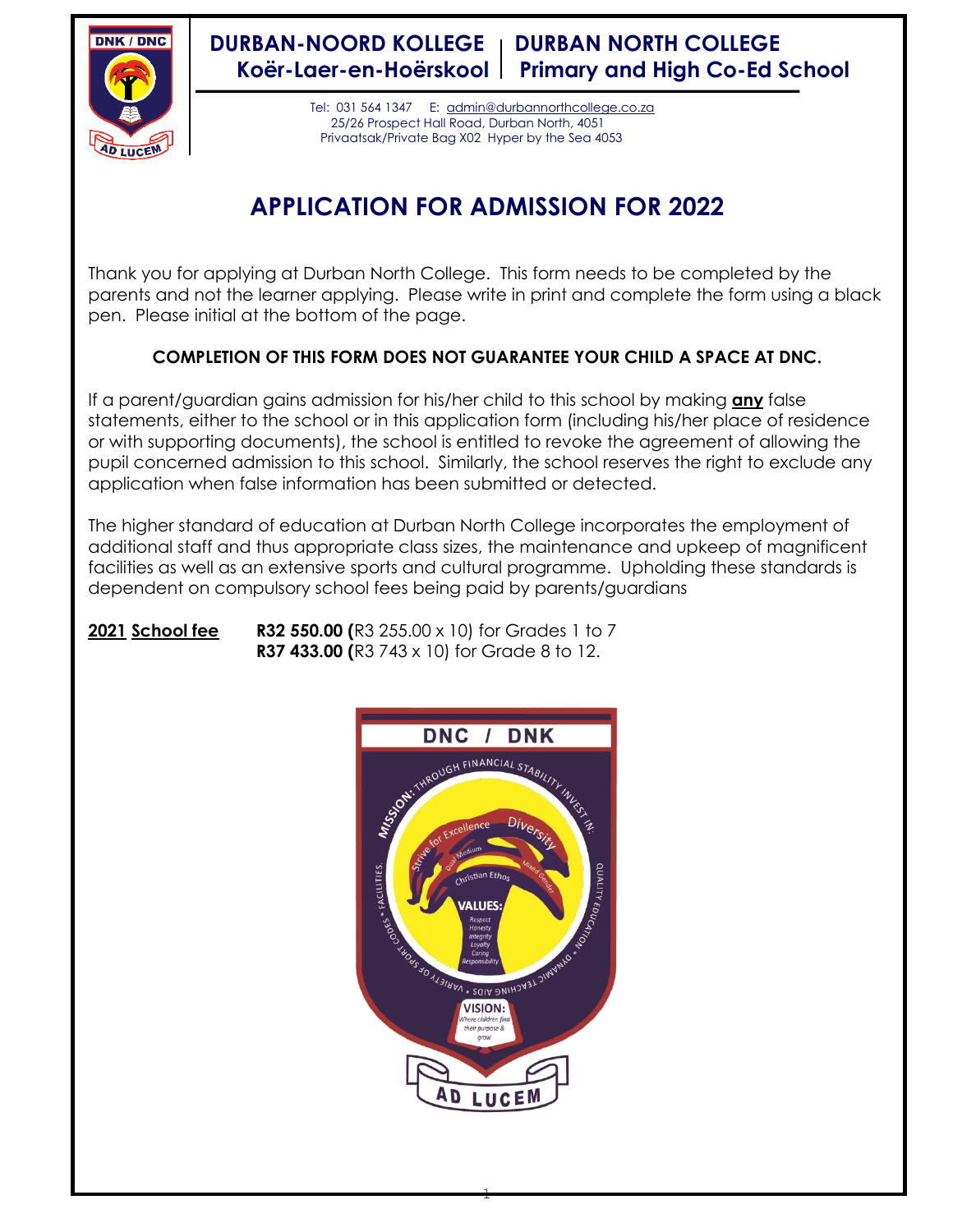

## **DURBAN-NOORD KOLLEGE | DURBAN NORTH COLLEGE Koër-Laer-en-Hoërskool Primary and High Co-Ed School**

 Tel: 031 564 1347 E: [admin@durbannorthcollege.co.za](mailto:admin@durbannorthcollege.co.za) 25/26 Prospect Hall Road, Durban North, 4051 Privaatsak/Private Bag X02 Hyper by the Sea 4053

## **APPLICATION FOR ADMISSION FOR 2022**



**Name & Surname of Learner Grade applying for Grade applying for** 

| Please supply a certified copy of the following:               |
|----------------------------------------------------------------|
| An Unabridged Birth Certificate                                |
| Both parents I.D documents /legal guardian                     |
| Certified copy of latest utility bill / Signed lease contract  |
| Proof of income: Salary slip of both parents / Bank statements |
| Last and Latest School Report                                  |
| Last and Latest School Fee Statement                           |
| Immunization Card                                              |
| Recent photograph of learner (passport size)                   |
| R100-00 Handling fee (not refundable)                          |

edbank; Durban North, cc. Number 1352108992, anch Code 13522605

| <b>FOR OFFICE USE</b>     |                  |           |                               | <b>IMPO</b>                   |
|---------------------------|------------------|-----------|-------------------------------|-------------------------------|
| Date of application       |                  |           | <b>Mother/Guardian's Name</b> |                               |
| <b>Receipt No.</b>        |                  |           |                               | Mother's work contact no      |
| <b>Interview Details</b>  |                  |           |                               | Cellphone                     |
|                           | Yes<br><b>No</b> |           | Email address                 |                               |
| Accepted                  |                  |           |                               | <b>Father/Guardian's Name</b> |
| <b>Admin number</b>       |                  |           |                               | Father's work contact no.     |
| <b>Registration fee</b>   | Yes              | <b>No</b> |                               | Cellphone                     |
| <b>All Documents</b>      | Yes              | <b>No</b> |                               | Email address                 |
| <b>Transfer Documents</b> | Yes              |           |                               | Next of Kin/ ICE              |
| <b>Latest Report</b>      | Yes              |           |                               |                               |

|        | <b>FOR OFFICE USE</b> |           | <b>IMPORTANT INFORMATION</b>  |
|--------|-----------------------|-----------|-------------------------------|
| cation |                       |           | <b>Mother/Guardian's Name</b> |
|        |                       |           | Mother's work contact no      |
| ails   |                       |           | Cellphone                     |
|        | <b>Yes</b>            | <b>No</b> | Email address                 |
|        |                       |           | <b>Father/Guardian's Name</b> |
| er     |                       |           | Father's work contact no.     |
| ee     | <b>Yes</b>            | <b>No</b> | Cellphone                     |
| ts     | <b>Yes</b>            | <b>No</b> | Email address                 |
| ments  | <b>Yes</b>            |           | Next of Kin/ ICE              |
|        |                       |           |                               |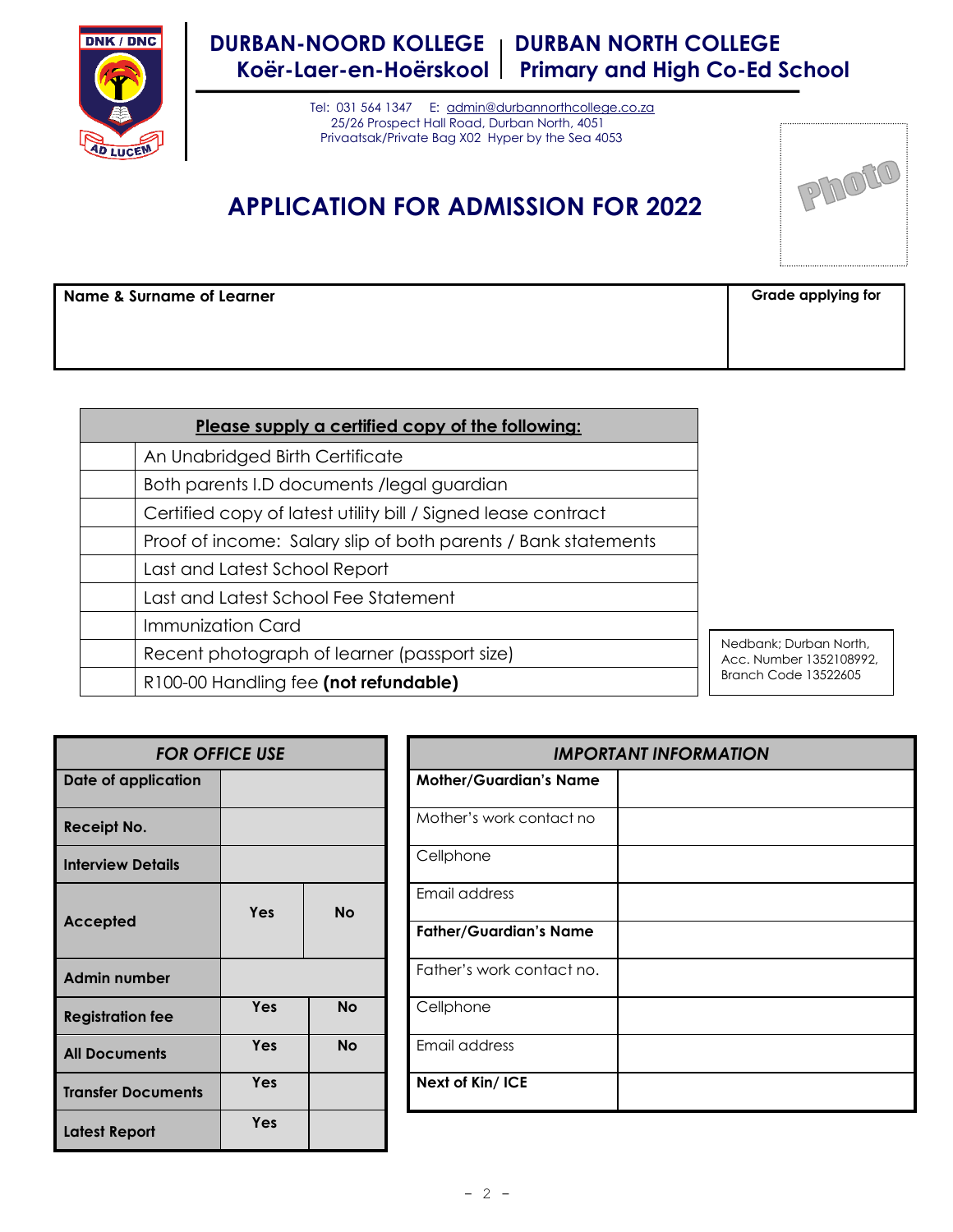## **SECTION A**

## **PARTICULARS OF LEARNER**

| Learner Name & Surname:                          |                                      |                  |              |                                |  |                                                |                             |                   |       |
|--------------------------------------------------|--------------------------------------|------------------|--------------|--------------------------------|--|------------------------------------------------|-----------------------------|-------------------|-------|
| Initials:                                        |                                      |                  |              |                                |  | Nickname/AKA:                                  |                             |                   |       |
| ID Number:                                       |                                      |                  |              |                                |  |                                                |                             |                   |       |
| Date of Birth:                                   |                                      |                  |              |                                |  |                                                |                             |                   |       |
| Place of Birth:                                  |                                      |                  |              |                                |  |                                                |                             |                   |       |
| Religion                                         |                                      |                  |              |                                |  |                                                |                             |                   |       |
|                                                  |                                      |                  |              |                                |  |                                                |                             |                   |       |
| Male                                             | Female                               |                  | Race:        |                                |  |                                                |                             |                   |       |
| Learner Dexterity:                               |                                      |                  | Right handed |                                |  | Left handed                                    |                             | Doubel handed     |       |
| Mother tongue:                                   |                                      |                  |              |                                |  | Medium of Intstuction:                         |                             |                   |       |
| Country of residence:                            |                                      |                  |              |                                |  | Citizenship:                                   |                             |                   |       |
| Immigrants: Date of entry into S.A.:             |                                      |                  |              |                                |  |                                                |                             |                   |       |
|                                                  |                                      |                  |              |                                |  |                                                |                             |                   |       |
| Siblings in DNC:                                 |                                      |                  | Yes<br>No    |                                |  | Position in the family<br>(eg oldest/youngest) |                             |                   |       |
| Name of Siblings & Grade:                        |                                      |                  |              |                                |  |                                                |                             |                   |       |
|                                                  |                                      |                  |              |                                |  |                                                |                             |                   |       |
| Learner<br>stays with:                           | <b>Both</b><br>Biological<br>Parents | Mother<br>widow) | (divorced/   | Father<br>(divorces/<br>widow) |  | Mother &<br>Steph father                       | Father &<br>Steph<br>mother | Granma/<br>Granpa | Other |
| Name of the current school learner is attending: |                                      |                  |              |                                |  |                                                |                             |                   |       |
|                                                  |                                      |                  |              |                                |  |                                                |                             |                   |       |
| School contact number:                           |                                      |                  |              |                                |  |                                                |                             |                   |       |
|                                                  | Reason for changing schools:         |                  |              |                                |  |                                                |                             |                   |       |
| Sport:                                           |                                      |                  |              |                                |  |                                                |                             |                   |       |
| Culture:                                         |                                      |                  |              |                                |  |                                                |                             |                   |       |
| Leadership                                       |                                      |                  |              |                                |  |                                                |                             |                   |       |

## **FROM WHICH PROVINCE IS THE LEARNER**

| KZN                 | Gauteng             | Mpumalanga          | Limpopo           |
|---------------------|---------------------|---------------------|-------------------|
| <b>Norhern Cape</b> | <b>Eastern Cape</b> | <b>Western Cape</b> | <b>Free State</b> |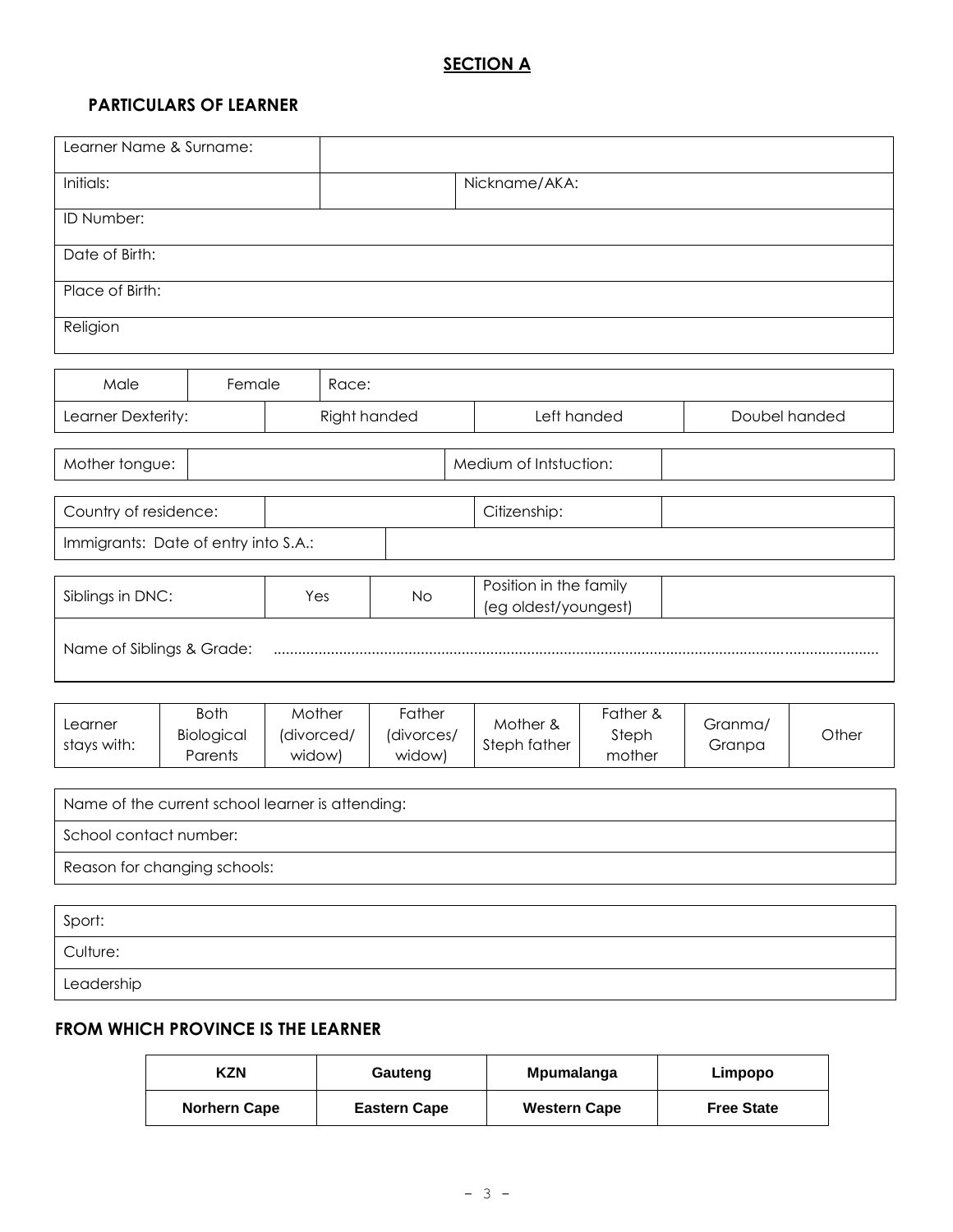## **SECTION A**

## **BIOLOGICAL MOTHER / GUARDIAN / STEPHMOTHER**

| Title:                           | Initials:                                         | First Name:                        |      |          |        |  |  |
|----------------------------------|---------------------------------------------------|------------------------------------|------|----------|--------|--|--|
| Surname:                         |                                                   | Gender:                            | Male |          | Female |  |  |
| ID Number:                       |                                                   |                                    |      |          |        |  |  |
| Home Language:                   |                                                   | Race:                              |      |          |        |  |  |
| Postal address:                  |                                                   |                                    |      |          |        |  |  |
|                                  |                                                   | Suburb:                            |      | Code:    |        |  |  |
| Cell phone number:               |                                                   |                                    |      |          |        |  |  |
|                                  | E-mail address for Mom:                           |                                    |      |          |        |  |  |
| Occupation:                      |                                                   | Employer:                          |      |          |        |  |  |
|                                  | <b>Work Contact Number:</b><br>Work Address:      |                                    |      |          |        |  |  |
| <b>Marital Status of Parent:</b> |                                                   |                                    |      |          |        |  |  |
| Relationship to Learner:         |                                                   | Does the learner stay with parent: |      | Yes      | No     |  |  |
|                                  | <b>BIOLOGICAL FATHER / GUARDIAN / STEPHFATHER</b> |                                    |      |          |        |  |  |
| Title:                           | Initials:                                         | First Name:                        |      |          |        |  |  |
| Surname:                         |                                                   | Gender:                            | Male | Surname: |        |  |  |
| ID Number:                       |                                                   |                                    |      |          |        |  |  |
| Home Language:                   |                                                   | Race:                              |      |          |        |  |  |
| Postal address:                  |                                                   |                                    |      |          |        |  |  |
|                                  |                                                   | Suburb:                            |      | Code:    |        |  |  |
|                                  |                                                   |                                    |      |          |        |  |  |

| Cell phone number:      |               |
|-------------------------|---------------|
| E-mail address for Dad: |               |
| Occupation:             | Employer:     |
| Work Contact Number:    | Work Address: |

| Marital Status of Parent: |                                    |     |    |
|---------------------------|------------------------------------|-----|----|
| Relationship to Learner:  | Does the learner stay with parent: | Yes | No |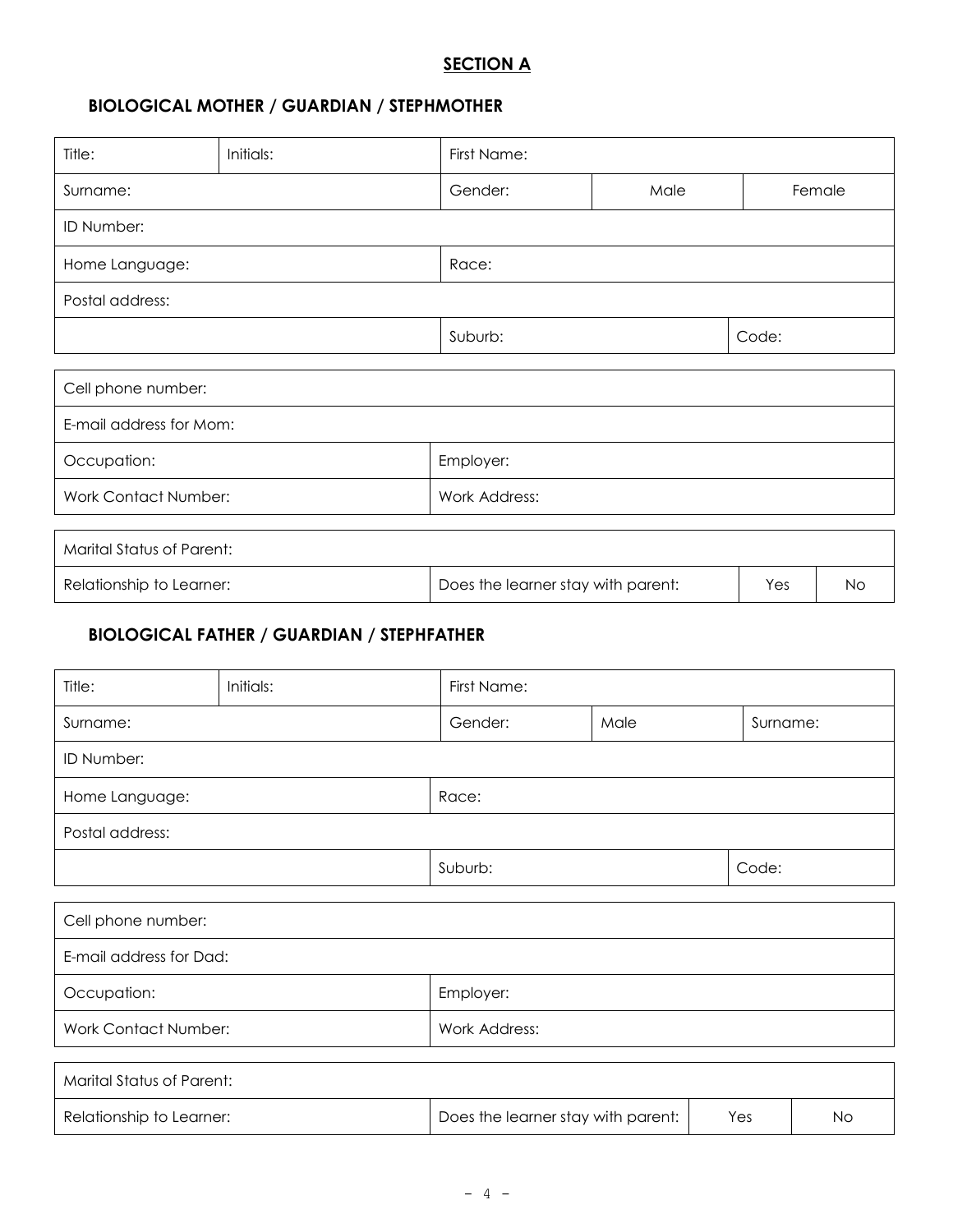#### **SECTION A…**

## **MEDICAL DETAILS OF LEARNER (Please attach a copy of clinic card)**

| Family Doctor:                                                 | Telephone number: |  |  |
|----------------------------------------------------------------|-------------------|--|--|
| Dentist:                                                       | Telephone number: |  |  |
| Name of Medical Aid:                                           |                   |  |  |
| Name of main member:                                           |                   |  |  |
| Medical Aid number:                                            |                   |  |  |
| Any allergies:                                                 |                   |  |  |
| Is the learner on any medication - Please Spesify (asthmatic): |                   |  |  |
| Cronic Illnesses:                                              |                   |  |  |
| Cronic Medication:                                             |                   |  |  |
| Any Medical Condition                                          |                   |  |  |
|                                                                |                   |  |  |

#### Has the learner been immunised against (mark with an X):

| Diphteria | <b>Measels</b>                           | Tetanus | <b>Tuberculosis</b> | <b>Poliomvelitis</b> |            | Hepatitis B |
|-----------|------------------------------------------|---------|---------------------|----------------------|------------|-------------|
|           | If needed, may learner be given Panado?: |         |                     |                      | <b>YES</b> | <b>NO</b>   |
|           | Special problems Requiring Counselling:  |         |                     |                      |            |             |

| Please indicate whether or not this learner suffers from any of the following: |                                      |                                             |                                        |                          |                        |  |  |
|--------------------------------------------------------------------------------|--------------------------------------|---------------------------------------------|----------------------------------------|--------------------------|------------------------|--|--|
| <b>Attention Deficit</b><br>Disorder (ADD)                                     | Autistic Spectrum<br><b>Disorder</b> | Behavioural<br><b>Disorder</b>              | <b>Blind</b>                           | <b>Cerebral Palsied</b>  | Deaf                   |  |  |
| Epilepsy                                                                       | Hard of hearing                      | Mild or moderate<br>intelectual<br>disabled | Multiply disabled                      | Partially sighted        | Physically<br>disabled |  |  |
| Severely<br>intellectually                                                     | Specific learning<br>disability      | Reading<br>difficulties                     | <b>Numeric</b><br><b>Difficutities</b> | Language<br>difficulties | Other                  |  |  |

#### **DEPARTMENTAL INFORMATION REQUIRED**

| Mode of transport to school:                                                    |        |            |     |      |
|---------------------------------------------------------------------------------|--------|------------|-----|------|
| Is the learner receiving a social grant (from the Department of Education)      |        | <b>YES</b> | NO. |      |
| Is the learner registered for a social grant (from the Department of Education) |        | YES        | NO. |      |
| Is this the first school the learner is attending in KZN.                       |        | <b>YES</b> | NO. |      |
| Type of Education learner has received in the past                              | Formal | Informal   |     | None |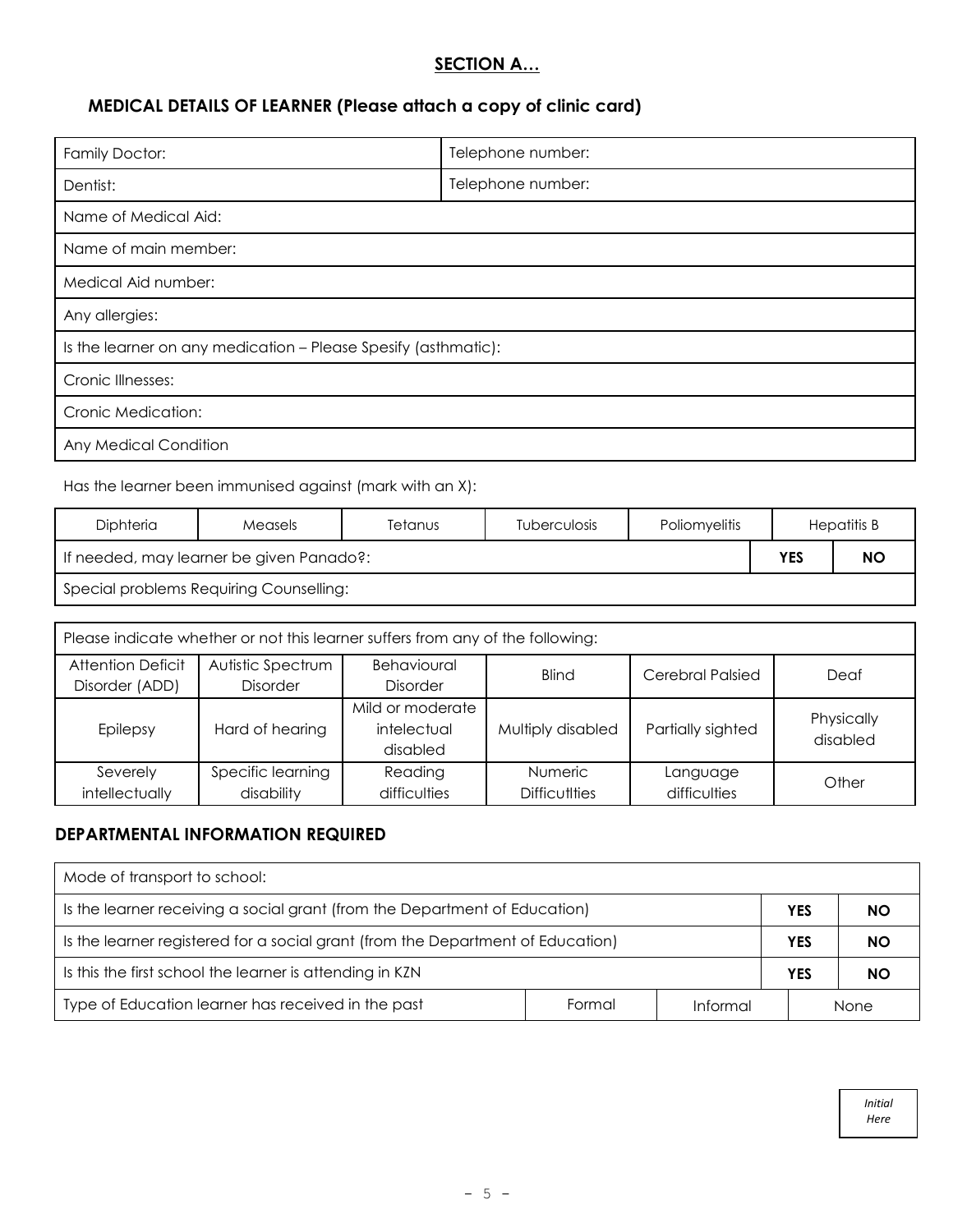## **SECTION B – SCHOOL FEE**

#### *The person that is responsible for school fees needs to complete this section.*

*A schoolfees statement will be sent out to the account holder monthly.*

| Title:                  | First name & Surname |       |
|-------------------------|----------------------|-------|
| ID Number:              |                      |       |
| Relationship to learner |                      |       |
|                         |                      |       |
| Home address:           |                      |       |
|                         |                      | Code: |
| Postal address:         |                      |       |
|                         |                      | Code: |
| Contact number:         |                      |       |
| Email Address:          |                      |       |

#### **SCHOOLFEES**

The annual school fees are determined by the School Governing Body and shall be payable by the parent/guardian to the School, in accordance with the South African Schools Act No. 84 of 1996. The school fee payment option agreement and addendum will be forwarded to you in January. Parents are reminded that the Payment Option Agreement and Addendum are compulsory and the acceptance of your child is provisional until this aspect has been concluded.

#### **UNDERTAKING TO PAY COMPULSARY SCHOOL FEES AGREEMENT**

- 1. In terms of Section 40 of the South African Schools Act no 84 of 1996, the Parents/Legal Guardians are liable for school fees, jointly and severally, the one paying the other to be absolved. No decree of divorce and/or settlement agreement absolves the Parents/Legal Guardians from their statutory obligation to pay school fees.
- 2. The parent/guardian acknowledges that the school fees is a statutory obligation, determined by the Governing Body at the school's Annual Budget Meeting to be held during or about October/November of each year.
- 3. The parent/guardian acknowledges further that the yearly school fees so determined is payable on/before 1 January of the year of enrolment.
- 4. The parent/guardian may, with the consent of the school, make arrangements to pay the yearly school fees in 10 equal instalments starting 1 January and ending 1 October of the enrolment year.

The parent/guardian acknowledges further that, should any one instalment not be paid as aforesaid, the entire amount in respect of the yearly school fees will immediately become due, owing and payable, and the school will be entitled to proceed with legal action immediately upon such breach.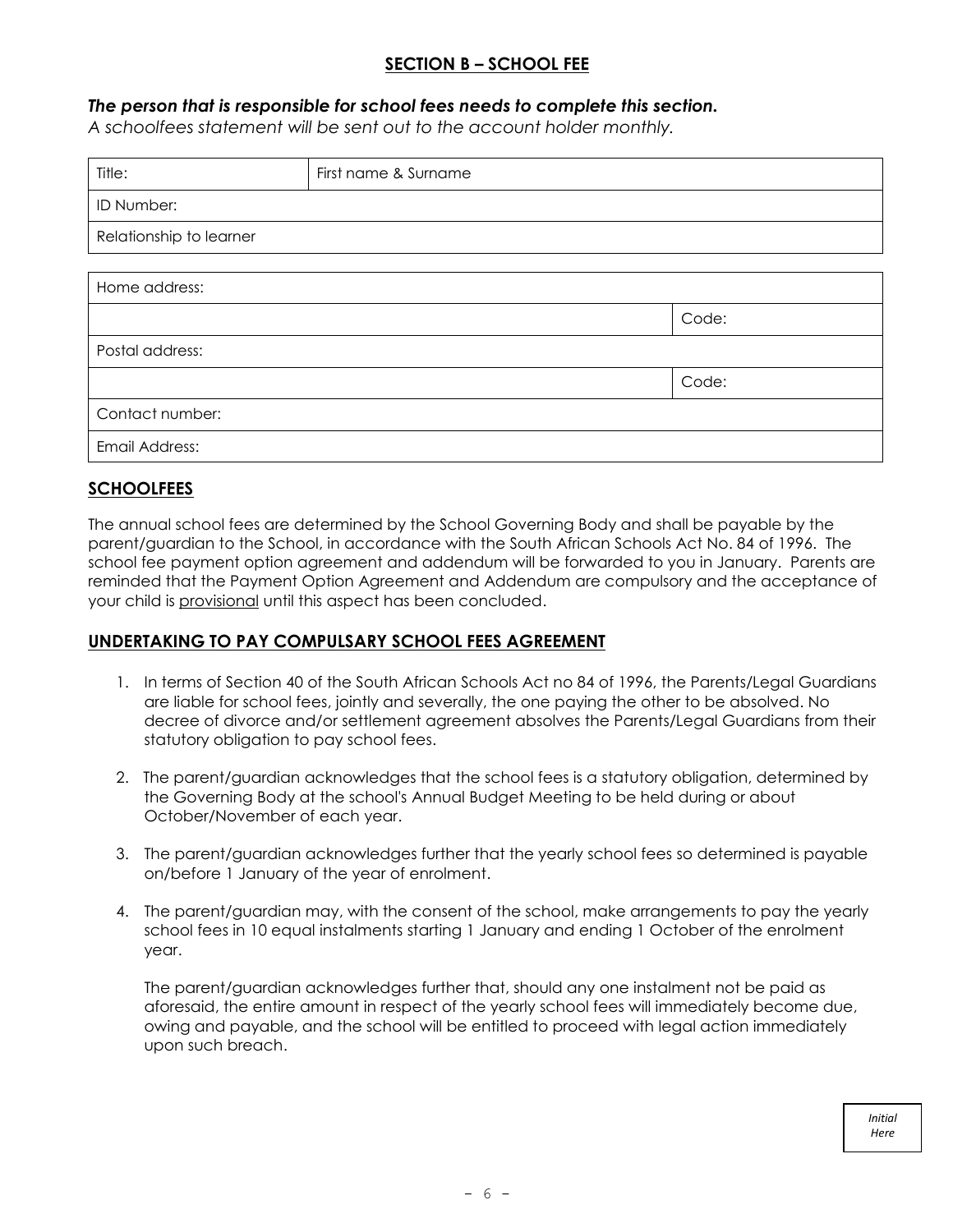#### **SECTION B – SCHOOL FEE**

- 5. In the event of the person signing this agreement not being the natural parents of the learner, then such person assumes the responsibility of a parent as defined in Section 1 of the South African Schools Act.
- 6. The Governing Body/Administration of the school may by process of law enforce the payment of school fees. In terms of the South African Schools Act, parents are entitled to apply for financial assistance, if their financial situation warrants it.
- 7. In the event that the Governing Body elects to institute action for the recovery of any amounts due in terms hereof, the Parents/Legal Guardians :
	- a. accept liability for all legal costs incurred on the scale as between attorney and own client, inclusive of collection commission on any instalments and any tracing agent's fees;
	- b. hereby consent to the issue of an emoluments attachment order in the amount equivalent to the monthly fees payable;
	- c. Consent to the jurisdiction of the Magistrate's Court.
- 8. The Parents/Legal Guardians agree that in the event of their defaulting in any payment due to the school, that the school may adversely list them with a registered credit bureau and use such credit bureau to obtain information about their credit status.
- 9. Notwithstanding my/our signature(s) to this commitment form, my/our obligation to pay school fees is statutory and not contractual.

In the event of any one instalment in terms hereof not being paid on due date, then and in that event the full outstanding amount of school fees and any other amounts not yet due, will immediately and without notification or demand become due and payable.

10. **IMPORTANT** - Any notice to be given to me/us in terms of this document shall be in writing and shall be delivered or sent by prepaid registered post with the address shall be my/ our domicillium citandi et executandi. THE PHYSICAL RESIDENTIAL ADDRESS:

I/We agree and acknowledge that any indulgence/forbearance or extension of time that may be granted to me/us shall not be deemed a waiver of any of the Governing Body of their rights.

Nedbank; Durban North, Account Number 1352108992, Branch Code 13522605

\_\_\_\_\_\_\_\_\_\_\_\_\_\_\_\_\_\_\_\_\_\_\_\_\_\_\_\_\_\_\_\_\_\_\_\_\_\_\_ \_\_\_\_\_\_\_\_\_\_\_\_\_\_\_\_\_\_\_\_\_\_\_\_\_\_\_\_\_\_\_\_

I/We declare that I/we have read and understood the content hereof.

**Name & Surname of parent/Guardian (1) Signature of parent/Guardian (1)**

**Name & Surname of parent/Guardian (1) Signature of parent/Guardian (1)**

\_\_\_\_\_\_\_\_\_\_\_\_\_\_\_\_\_\_\_\_\_\_\_\_\_\_\_\_\_\_\_\_\_\_\_\_\_\_\_ \_\_\_\_\_\_\_\_\_\_\_\_\_\_\_\_\_\_\_\_\_\_\_\_\_\_\_\_\_\_\_\_

**Date: \_\_\_\_\_\_\_\_\_\_\_\_\_\_\_\_\_\_\_\_\_\_\_\_\_\_\_\_\_\_\_\_**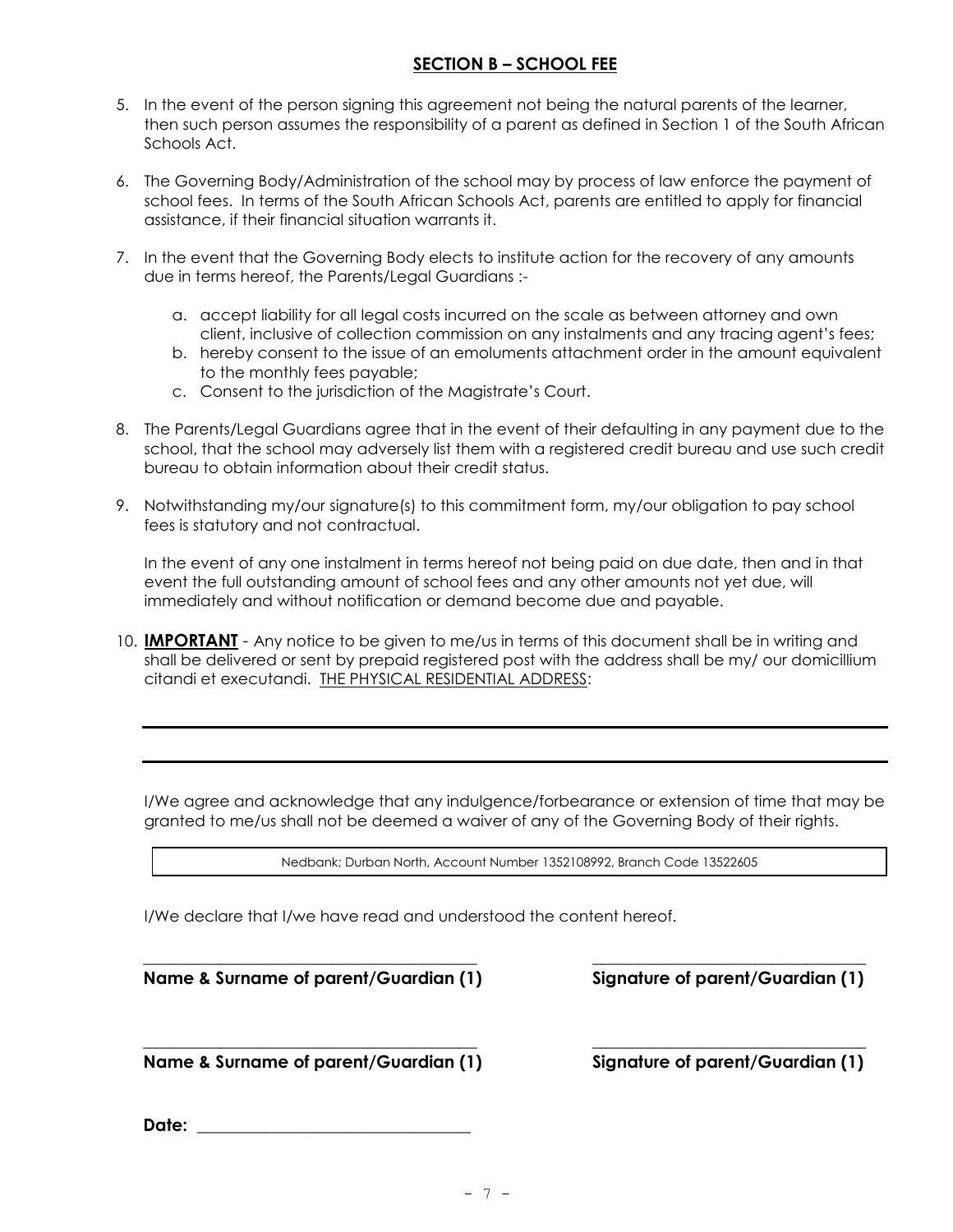#### **DURATION OF AGREEMENT**

This agreement shall commence on the date of signature and shall expire at the end of the last school day in December.

#### 1. **REMOVAL OF PUPILS FROM SCHOOL**

- a. The parent/guardian shall give **one calendar month's written notice** to the school before removing the pupil from the school and his/her obligation shall be applicable irrespective of the reasons for the removal of the pupil from the school.
- b. In the event of the parent/guardian removing the pupil from the school in the month of November, the parent shall also be liable for any outstanding balances of school fees for that year.
- c. In the event of the parent/guardian failing to give the required notice of removal mentioned in 2.1, the parent shall remain liable for the prescribed school fees.

#### 2. **TUITION OF PUPILS**

The school shall provide tuition to the pupil in accordance with the curriculum and syllabi prescribed by the KwaZulu-Natal Department of Education.

#### 3. **DISCIPLINARY MATTERS**

- a. All disciplinary matters pertaining to the education of the pupil in all its facets shall be vested in the Principal of the school or a person authorised thereto in writing by the Principal.
- b. Control, expulsion, suspension and discipline of the pupils shall be in accordance with the provisions of the South African Schools Act No. 84 of 1996, the regulations thereto and as set out in the "Constitution of the School", the Durban North College School Rules and Discipline Policy and the Durban North College Disciplinary Guidelines.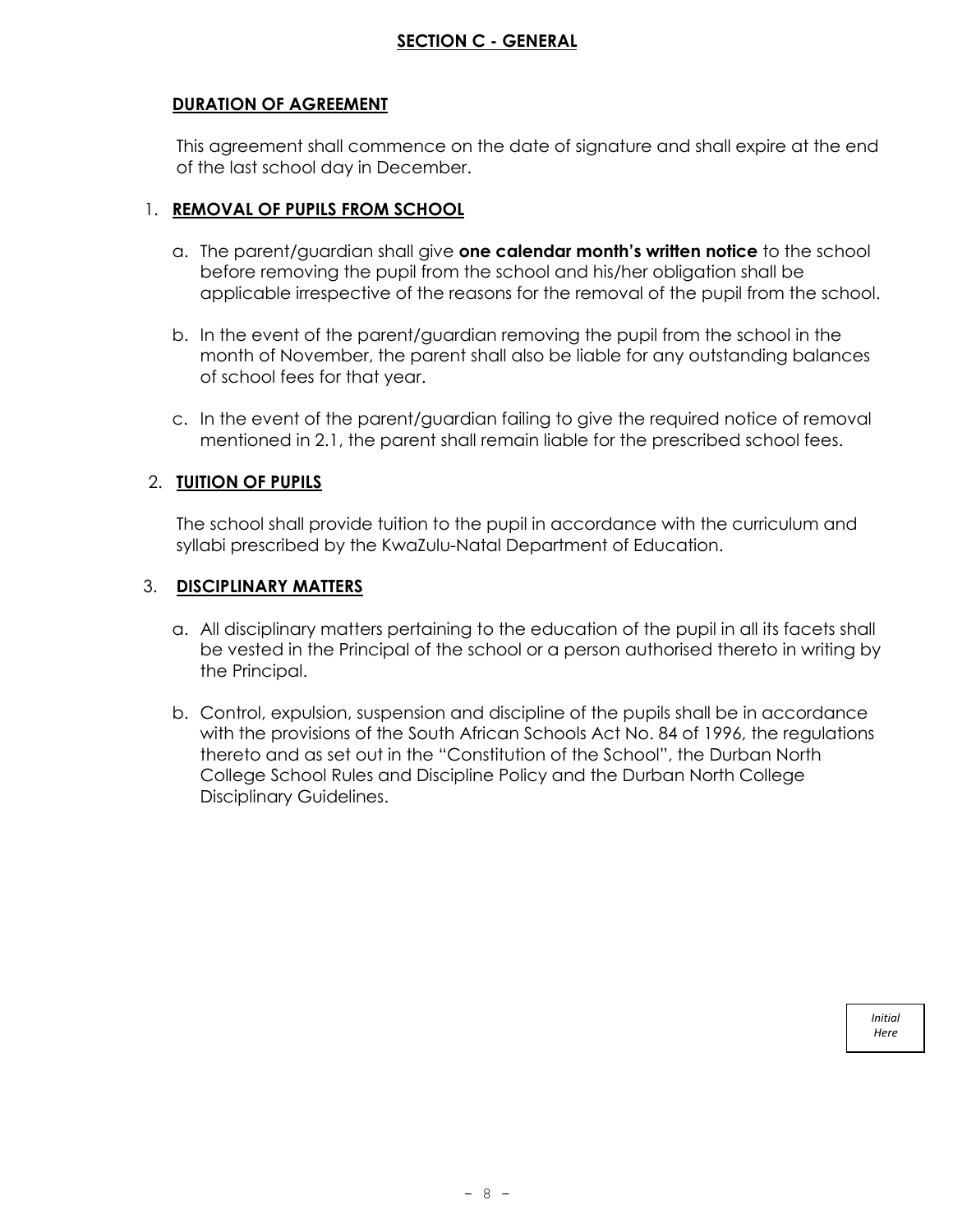#### **UNDERTAKING BY THE PARENT/GUARDIAN**

The Parent/Guardian:-

Indemnify the school, its employees, Board of Governors and officials against injury, harm to or other loss caused to any person other than the school on account of the conduct of the pupil.

Exempt the school, its employees, the Board of Governors and officials from liabilities incurred on account of any injuries of the child and agrees that the school or any of its teachers may consent to any operation or medical treatment of the pupil should such consent be required for medical reasons on an urgent basis and should it not be possible for the parent of the pupil to be contacted/communicated with immediately.

To comply with the regulations pertaining to medical inspections as contained in the South African Schools Act No. 84 of 1996.

Accepting the Constitution and the School Rules and Policy Document, the Disciplinary Measures Guidelines and the Standing Orders of the school and any amendment hereto from time to time.

To have the pupil immunised against all normal infections and/or contagious diseases, and to submit proof of such immunisation.

To mark all clothing of the child clearly before she/he enters Durban North College.

Exempt the school, its employees, Board of Governors, and officials from any liability for loss or damage suffered due to the damage or loss of articles brought onto the school property.

To give consent for the child/ward to take part in any and all activities of the school whether conducted on the school premises or extra-murally, including but not limited to games, athletics and excursions of general vocational, educational, historical or scientific interest.

To provide the necessary transport for the pupil's timeous and regular attendance at the school and any further extra-mural sporting / cultural activities.

To notify the Principal immediately of any absence of the pupil from school and to provide reasons for such absence in writing.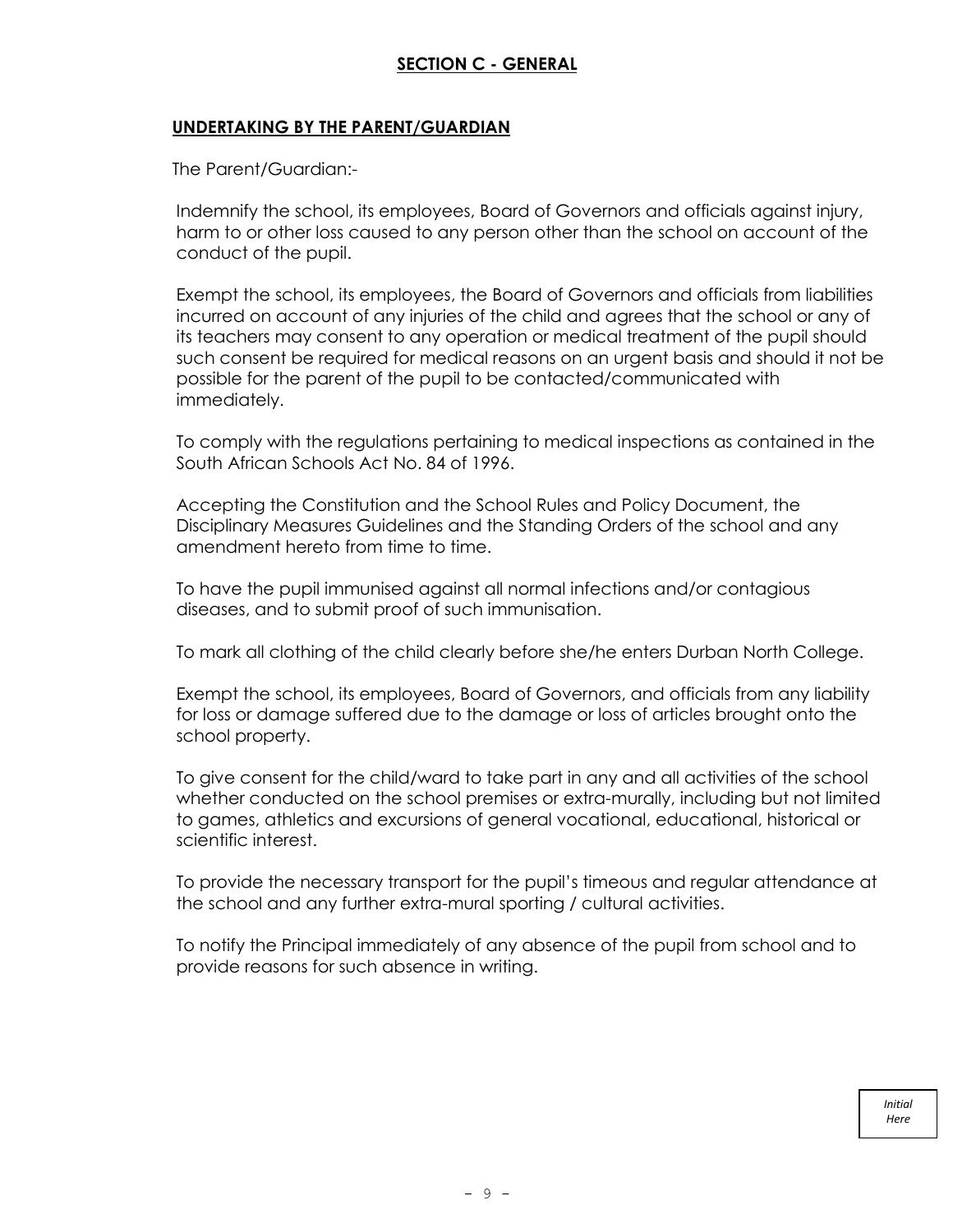We declare that we are aware of the Code of Conduct of the School and we undertake to ensure that our son/daughter subscribes to this should his/her application be successful. We hereby undertake:

- to ensure that our son/daughter attends school regularly; to allow our child/ward to participate in physical education classes, extra-mural activities and educational excursions;
- to inform the school of any change of address or telephone particulars;
- to inform the school of any case of infectious illness in the child's household;

Agree that the Principal or his designates may act in loco parents in the event of any injury or accident in which our child/ward may be involved.

#### **BREACH**

- a. The parent/guardian shall be deemed to be in breach of this agreement in the event of failure by the parent to comply with the terms stated in this agreement and after the parent has failed to remedy such breach within seven (7) days after written notice of the breach dispatched by the school to the parent, at the parent's chosen domicile recorded herein.
- b. A certificate signed by the School Bursar or Principal reflecting the particulars of the amount owing by the parent/guardian would be binding upon it and would constitute prima facie proof of the matters stated therein and of the fact that such amount is due and payable by the parent/guardian to the school. Such certificate shall be binding on the parties of this agreement and shall be regarded as a liquid documents in respect of any legal action instituted as a result hereof.

#### **REMEDIES**

In the event of the parent/guardian breaching or being deemed to be in breach of this agreement, the school shall have the right, but not the obligation, to enforce its rights in terms of this agreement by way of appropriate legal action. The parent/guardian consents to the jurisdiction of the Magistrate's Court without derogating from the School's right to sue out of the High Court and shall bear costs as between attorney and client.

The School's remedies under this clause shall not be exhaustive and shall be in addition and without prejudice to any other remedies in law that the school may have.

No alterations, cancellation, variation of, or addition hereto shall be of any force or effect unless indication in writing and signed by the parties to the agreement or by their duly authorised representatives.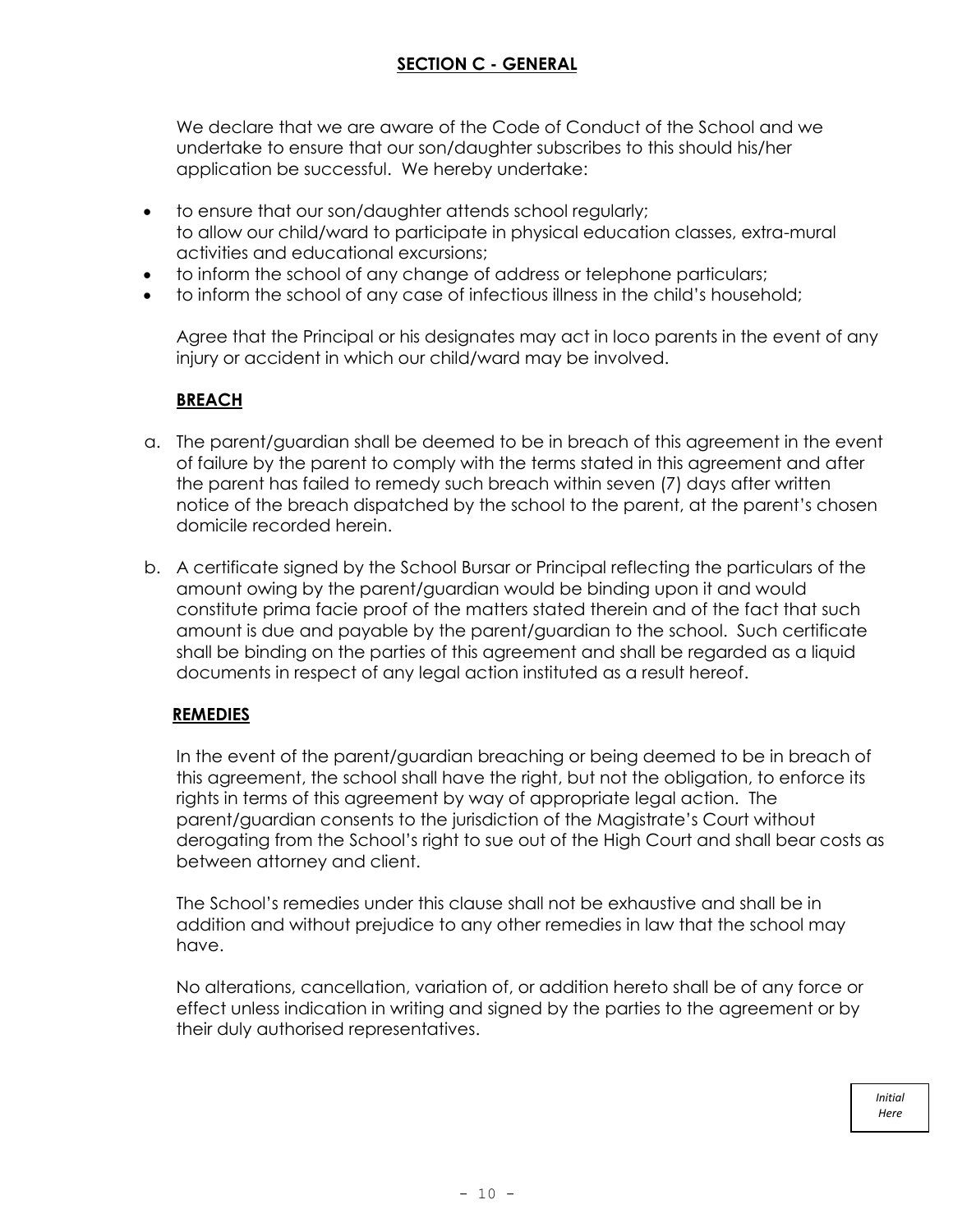This document together with the School Constitution, the School Rules and Policy, the Value System Booklet, The Disciplinary Measures Guidelines and any other Standing Orders of the School, the Application for Admission of a pupil and the Undertaking to pay Compulsory School Fees contain the entire agreement between the parties and neither party shall be bound by undertakings, representations or warranties not recovered herein.

No indulgence, leniency or extension of time which either party ("the grantor") may grant to the other, shall in any way prejudice the grantor or preclude the grantor from exercising any of its rights in the future.

Neither party may cede or assign their rights or delegate their obligations in terms of tis Agreement without prior approval of the other party, which shall not be unreasonably withheld.

- d. The headings used in this agreement have been used for reference purposes only and shall not affect its interpretation. Words of the masculine gender include the feminine or neuter and the singular includes the plural unless the context indicates otherwise.
- e. The parent/guardian hereby chooses *domicilium citandi et executandi* for all purposes under the Agreement at the address set forth, on page 8 and the parent shall be entitled by written notice to the school to change his domicilium provided that the change shall only become effective seven (7) days after service of the notice in question.
- f. The parent/guardian acknowledges that in terms of the South African Schools Act No. 84 of 1996 and its related regulations, every pupil attending a public school shall be expected to participate in physical education and other organised school activities, unless the parent of the pupil has lodged with the Principal an objection in writing for his consideration and decision.
- g. Should the pupil's admission application be successful, parents/guardians must forward her/his transfer card/statement from the previous school attended. Admission may be granted provisionally pending receipt of such a transfer card or statement.

I acknowledge that by my signature of this document I undertake to be bound by the terms of the Agreement of Tuition, The School Fee Payment Option Form, and the Undertaking to Pay Compulsory School Fees Agreement which form part of this document and upon signature hereof by the Principal in acceptance of the application for admission of the child as a pupil of this school, valid and binding agreements with regard to tuition, discipline and the payment of school fees shall thereupon be concluded between me and the school and the Governing Body thereof.